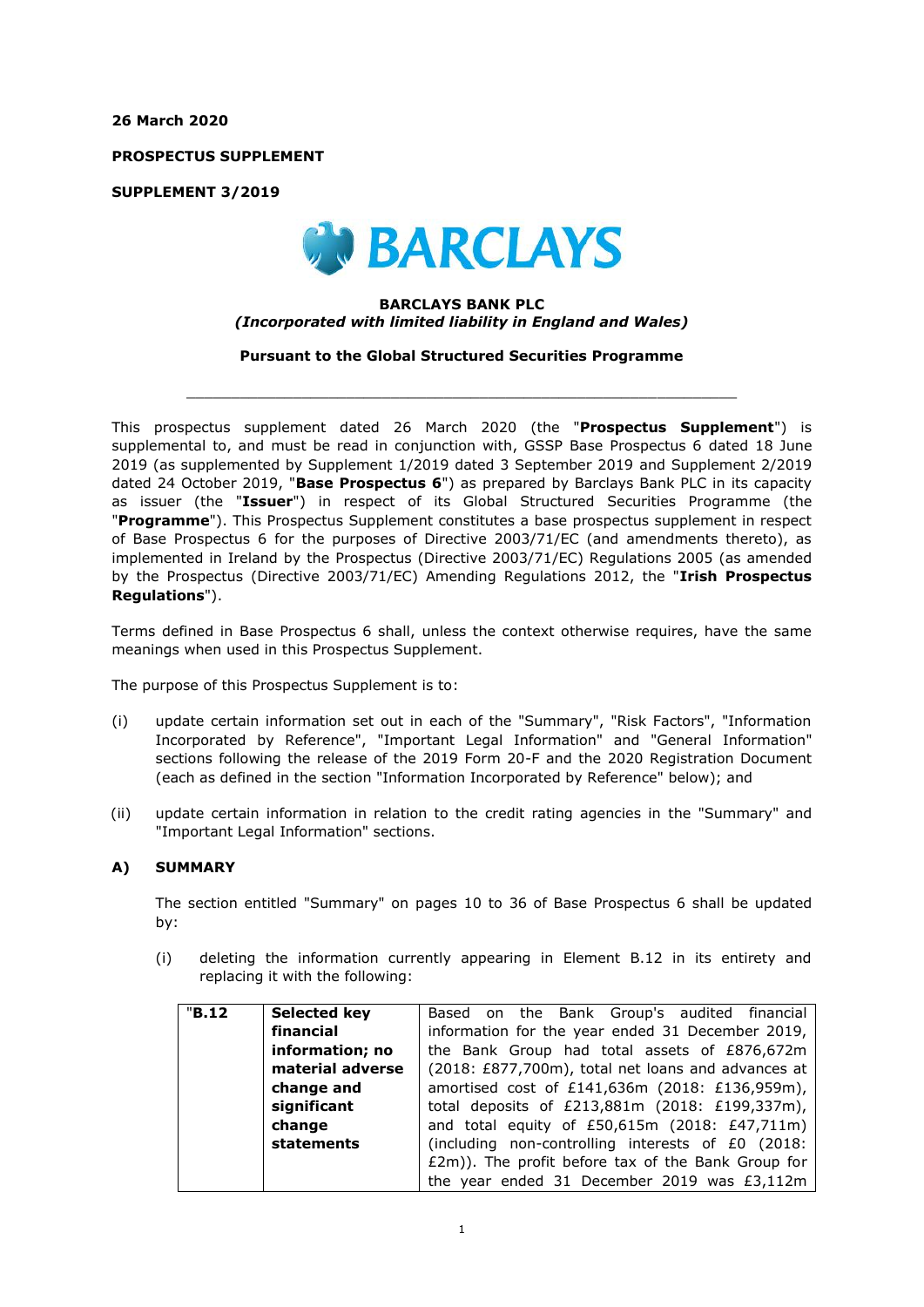|  | (2018: £1,286m) after credit impairment charges<br>and other provisions of £1,202m (2018: £643m).<br>The financial information in this paragraph is<br>extracted from the audited consolidated financial<br>statements of the Issuer for the year ended 31<br>December 2019. |
|--|------------------------------------------------------------------------------------------------------------------------------------------------------------------------------------------------------------------------------------------------------------------------------|
|  | Not applicable: There has been no significant change<br>in the financial or trading position of the Bank Group<br>since 31 December 2019.                                                                                                                                    |
|  | There has been no material adverse change in the<br>prospects of the Issuer since 31 December 2019."                                                                                                                                                                         |

(ii) deleting the information currently appearing in Element B.15 and replacing it with the following:

| "B.15" | <b>Description of</b> | The Issuer's principal activity is to offer products and |  |  |
|--------|-----------------------|----------------------------------------------------------|--|--|
|        | the Issuer's          | services designed for larger corporate, wholesale and    |  |  |
|        | principal             | international banking clients. The businesses of         |  |  |
|        | activities            | Barclays PLC and its subsidiaries (collectively, the     |  |  |
|        |                       | "Group") include consumer banking and payments           |  |  |
|        |                       | operations around the world, as well as a top-tier,      |  |  |
|        |                       | full service, global consumer and investment bank."      |  |  |
|        |                       |                                                          |  |  |
|        |                       |                                                          |  |  |

(iii) deleting the information currently appearing in Element D.2 in its entirety and replacing it with the following:

| "D.2 | <b>Key information</b><br>on the key risks | <b>Credit risk and Market risk</b>                                                                                                                                                                                                                                                                                                                                                                                                                                                                                                  |
|------|--------------------------------------------|-------------------------------------------------------------------------------------------------------------------------------------------------------------------------------------------------------------------------------------------------------------------------------------------------------------------------------------------------------------------------------------------------------------------------------------------------------------------------------------------------------------------------------------|
|      | that are specific<br>to the Issuer         | Credit risk is the risk of loss to the Bank Group from<br>the failure of clients, customers or counterparties, to<br>fully honour their obligations to members of the<br>Bank Group, including the whole and timely payment<br>of principal, interest, collateral and other receivables.                                                                                                                                                                                                                                            |
|      |                                            | The Bank Group is subject to risks arising from<br>changes in credit quality and recovery rates of loans<br>due<br>from<br>advances<br>borrowers<br>and<br>and<br>counterparties in any specific portfolio. The following<br>are areas of uncertainties to the Bank Group's<br>portfolio which could have a material impact on<br>performance: (i) UK retailers, hospitality and leisure,<br>(ii) consumer affordability, (iii) UK real estate<br>market, (iv) leverage finance underwriting and (v)<br>Italian mortgage portfolio. |
|      |                                            | The Bank Group also has large individual exposures<br>to single name counterparties, both in its lending<br>activities and in its financial services and trading<br>activities.                                                                                                                                                                                                                                                                                                                                                     |
|      |                                            | Market risk is the risk of loss arising from potential<br>adverse change in the value of the Bank Group's                                                                                                                                                                                                                                                                                                                                                                                                                           |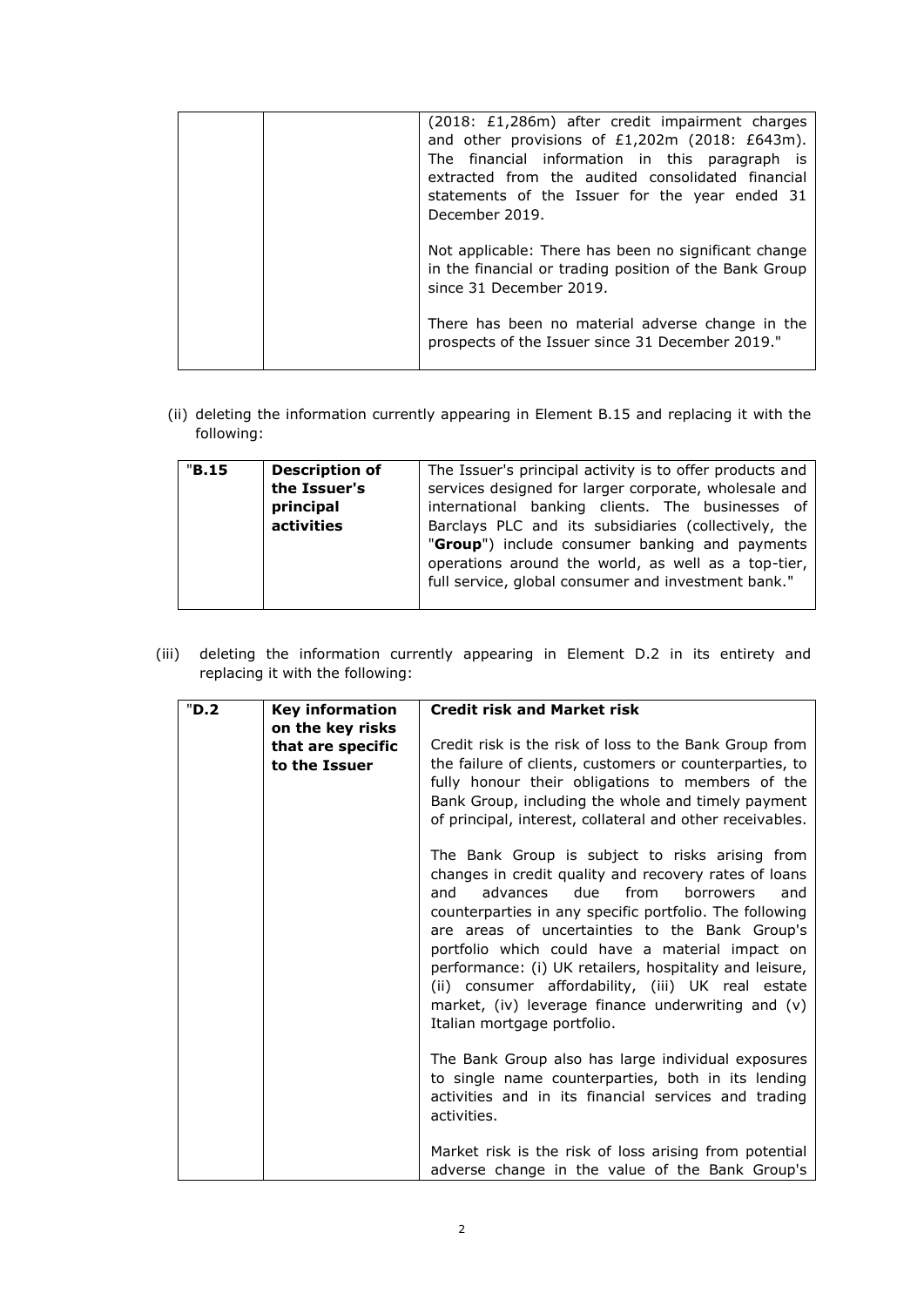| assets and liabilities from fluctuation in market<br>variables. These variables include, but are not<br>limited to, interest rates, foreign exchange, equity<br>prices, commodity prices, credit spreads, implied<br>volatilities and asset correlations in relation to the<br>Bank Group's portfolios, trading business, execution<br>of client trades.                                                                                                                                                                                                                                                                                                  |
|-----------------------------------------------------------------------------------------------------------------------------------------------------------------------------------------------------------------------------------------------------------------------------------------------------------------------------------------------------------------------------------------------------------------------------------------------------------------------------------------------------------------------------------------------------------------------------------------------------------------------------------------------------------|
| <b>Treasury and capital risk</b>                                                                                                                                                                                                                                                                                                                                                                                                                                                                                                                                                                                                                          |
| There are three primary types of treasury and capital<br>risk faced by the Bank Group:                                                                                                                                                                                                                                                                                                                                                                                                                                                                                                                                                                    |
| $(1)$ Liquidity risk - which is the risk that the Bank<br>Group is unable to meet its contractual or<br>contingent obligations or that it does not have<br>the appropriate amount, tenor and composition<br>of stable funding and liquidity to support its<br>assets which may also be impacted by credit<br>rating changes;                                                                                                                                                                                                                                                                                                                              |
| (2) Capital risk - which is the risk that the Bank<br>Group has an insufficient level or composition of<br>capital to support its normal business activities<br>and pension plans and to meet its regulatory<br>capital requirements under normal operating<br>environments or stressed conditions (both<br>actual and as defined for internal planning or<br>regulatory stress testing purposes); and                                                                                                                                                                                                                                                    |
| Interest rate risk in the banking book - which is<br>(3)<br>the risk that the Bank Group is exposed to<br>capital or income volatility because of a<br>mismatch between the interest rate exposures<br>of its (non-traded) assets and liabilities.                                                                                                                                                                                                                                                                                                                                                                                                        |
| <b>Operational risk and Model risk</b>                                                                                                                                                                                                                                                                                                                                                                                                                                                                                                                                                                                                                    |
| Operational risk is the risk of loss to the Bank Group<br>from inadequate or failed processes or systems,<br>human factors or due to external events where the<br>root cause is not due to credit or market risks.<br>Examples include: (i) operational resilience, (ii) cyber<br>threats, (iii) new and emergent technology,<br>(iv)<br>external<br>fraud,<br>(v)<br>data<br>management<br>and<br>information protection, (vi) algorithmic trading, (vii)<br>processing error, (viii) supplier exposure, (ix) critical<br>accounting estimates and judgements, (x) tax risk<br>and (xi) ability to hire and retain appropriately<br>qualified employees. |
| Model risk is the risk of<br>potential<br>adverse<br>financial<br>from<br>consequences<br>assessments<br>or<br>decisions based on incorrect or misused model<br>outputs and reports. Models are, by their nature,<br>imperfect and incomplete representations of reality<br>because they rely on assumptions and inputs, and so<br>they may be subject to errors affecting the accuracy                                                                                                                                                                                                                                                                   |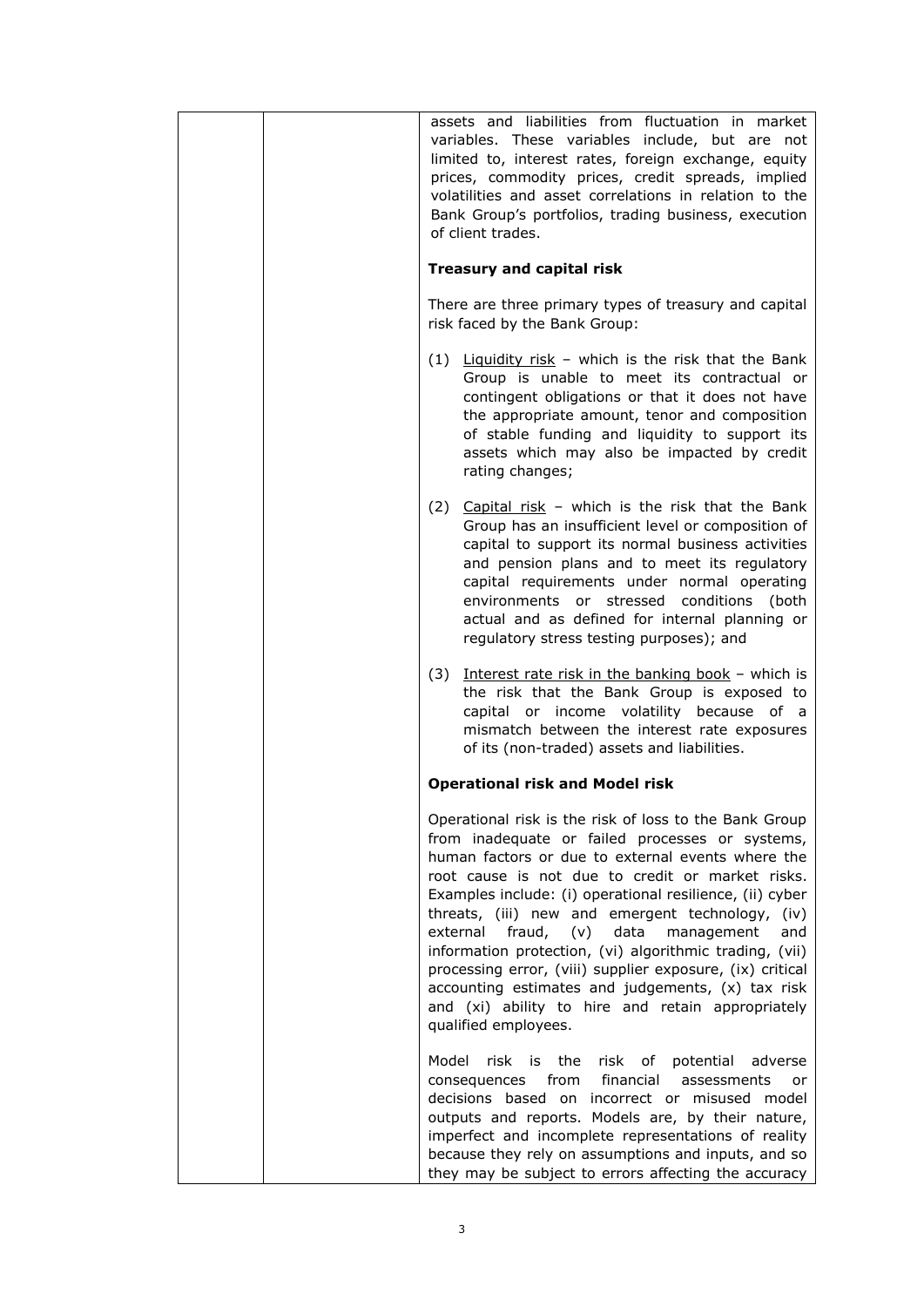|  | of their outputs. Model errors or misuse may result in<br>(among other things) the Bank Group making<br>inappropriate business decisions and/or inaccuracies<br>or errors being identified in the Bank Group's risk<br>management and regulatory reporting processes.                                                                                                                                                                                                                                                                                                                                                                                                                                                                                                                                            |
|--|------------------------------------------------------------------------------------------------------------------------------------------------------------------------------------------------------------------------------------------------------------------------------------------------------------------------------------------------------------------------------------------------------------------------------------------------------------------------------------------------------------------------------------------------------------------------------------------------------------------------------------------------------------------------------------------------------------------------------------------------------------------------------------------------------------------|
|  | <b>Conduct risk and Reputation risk</b>                                                                                                                                                                                                                                                                                                                                                                                                                                                                                                                                                                                                                                                                                                                                                                          |
|  | Conduct risk is the risk of detriment to customers,<br>clients, market integrity, effective competition or the<br>Bank Group from the inappropriate supply of<br>financial services, including instances of wilful or<br>negligent misconduct. This risk could manifest itself<br>in a variety of ways: (i) employee misconduct, (ii)<br>product governance and life cycle, (iii) financial<br>crime, (iv) data protection and privacy and (v)<br>regulatory focus on culture and accountability.                                                                                                                                                                                                                                                                                                                |
|  | Reputation risk is the risk that an action, transaction,<br>investment, event, decision or business relationship<br>will reduce trust in the Bank Group's integrity and<br>competence.                                                                                                                                                                                                                                                                                                                                                                                                                                                                                                                                                                                                                           |
|  | Reputation risk has the potential to arise from<br>operational issues or conduct matters which cause<br>detriment to customers, clients, market integrity,<br>effective competition or the Bank Group.                                                                                                                                                                                                                                                                                                                                                                                                                                                                                                                                                                                                           |
|  | Material existing and emerging risks potentially<br>impacting more than one principal risks                                                                                                                                                                                                                                                                                                                                                                                                                                                                                                                                                                                                                                                                                                                      |
|  | In addition to the risks set out above, there are also<br>material existing and emerging risks that potentially<br>impact more than one of these principal risks. These<br>risks are: (i) potentially unfavourable global and<br>local economic and market conditions, as well as<br>geopolitical developments (such as the Coronavirus<br>(COVID-19) outbreak); (ii) the process of UK<br>withdrawal from the EU; (iii) the impact of interest<br>rate changes on the Bank Group's profitability; (iv)<br>the competitive environments of the banking and<br>financial services industry; (v) the regulatory change<br>agenda and impact on business model; (vi) the<br>impact of climate change on the Bank Group's<br>business; and (vii) the impact of benchmark interest<br>rate reforms on the Bank Group. |
|  | Legal risk and legal, competition and regulatory<br>matters                                                                                                                                                                                                                                                                                                                                                                                                                                                                                                                                                                                                                                                                                                                                                      |
|  | The Bank Group conducts activities in a highly<br>regulated market which exposes it to legal risk<br>arising from (i) the multitude of laws and regulations<br>that apply to the businesses it operates, which are<br>highly dynamic, may vary between jurisdictions, and<br>are often unclear in their application to particular<br>circumstances especially in new and emerging areas;<br>and (ii) the diversified and evolving nature of the                                                                                                                                                                                                                                                                                                                                                                  |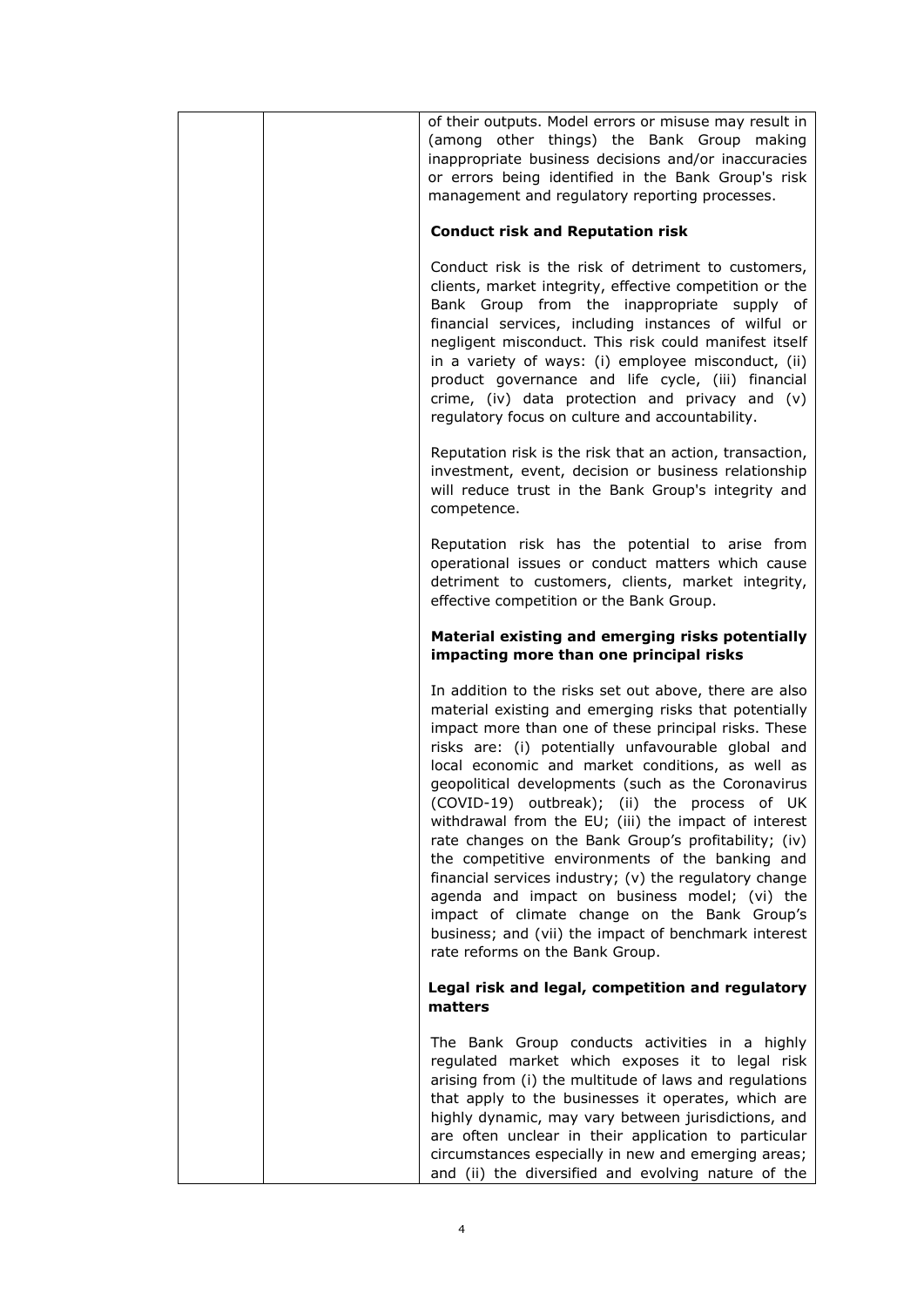| Bank Group's businesses and business practices. In<br>each case, this exposes the Bank Group to the risk of<br>loss or the imposition of penalties, damages or fines<br>from the failure of members of the Bank Group to<br>meet their respective legal obligations, including<br>legal or contractual requirements. Legal risk may<br>arise in relation to a number of the risk factors,<br>including (without limitation) as a result of (i) the<br>UK's withdrawal from the EU, (ii) benchmark reform,<br>(iii) the regulatory change agenda, and (iv) rapidly<br>evolving rules and regulations in relation to data<br>protection, privacy and cyber security.                                                                                                                                                                                                                                                                                                            |
|-------------------------------------------------------------------------------------------------------------------------------------------------------------------------------------------------------------------------------------------------------------------------------------------------------------------------------------------------------------------------------------------------------------------------------------------------------------------------------------------------------------------------------------------------------------------------------------------------------------------------------------------------------------------------------------------------------------------------------------------------------------------------------------------------------------------------------------------------------------------------------------------------------------------------------------------------------------------------------|
| The Issuer and the Bank Group are subject to<br>substantial resolution powers                                                                                                                                                                                                                                                                                                                                                                                                                                                                                                                                                                                                                                                                                                                                                                                                                                                                                                 |
| Under the Banking Act, substantial powers are<br>granted to the Bank of England (or, in certain<br>circumstances, HM Treasury), in consultation with<br>the United Kingdom Prudential Regulation Authority,<br>the UK Financial Conduct Authority and HM Treasury,<br>as appropriate as part of a special resolution regime.<br>These powers enable the Bank of England (or any<br>successor or replacement thereto and/or such other<br>authority in the United Kingdom with the ability to<br>exercise the UK Bail-in Power) (the "Resolution<br><b>Authority")</b> to<br>implement various<br>resolution<br>measures and stabilisation options (including, but not<br>limited to, the bail-in tool) with respect to a UK bank<br>or investment firm and certain of its affiliates<br>(currently including the Issuer) (each a "relevant<br>entity") in circumstances in which the Resolution<br>Authority is satisfied that the relevant resolution<br>conditions are met. |
| "UK Bail-in Power" means any write-down,<br>conversion, transfer, modification and/or suspension<br>power existing from time to time under any laws,<br>regulations, rules or requirements relating to the<br>resolution of banks, banking group companies, credit<br>institutions and/or investment firms incorporated in<br>the United Kingdom in effect and applicable in the<br>United Kingdom to the Issuer or other members of<br>the Bank Group (as the same has been or may be<br>amended from time to time) pursuant to which<br>obligations of a bank, banking group company, credit<br>institution or investment firm or any of its affiliates<br>can be reduced, cancelled, amended, transferred<br>and/or converted into shares or other securities or<br>obligations of the obligor or any other person.                                                                                                                                                        |

# **B) RISK FACTORS**

The section entitled "Risk Factors" on pages 37 to 72 of Base Prospectus 6 shall be updated by: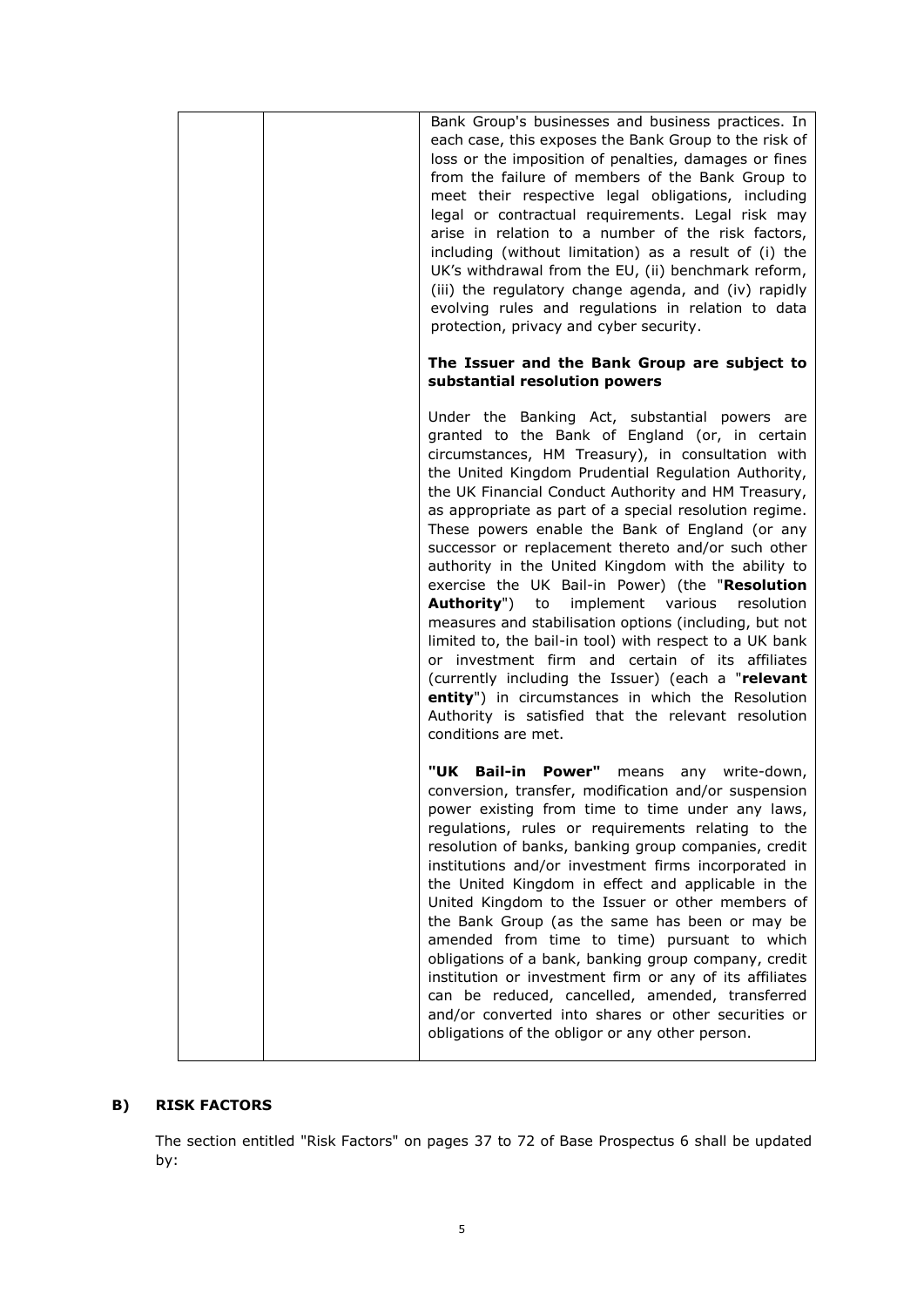(i) deleting the third paragraph of Risk Factor 1 *(Risks associated with the Issuer's ability to fulfil its obligations under the Warrants and status of the Warrants)* on page 40 of Base Prospectus 6 in its entirety and replacing it with the following:

"These risks are described in the section 'Risk Factors' on pages 1 to 16 of the 2020 Registration Document incorporated by reference into this document – see '*Information Incorporated by Reference*'."

- (ii) deleting the information appearing in Risk Factor 3 *(Regulatory action in the event a bank or investment firm in the Group (such as the Issuer) is failing or likely to fail could materially adversely affect the value of the Warrants)* on pages 40 to 43 of Base Prospectus 6 in its entirety and replacing it with the following:
	- "3. **Regulatory action in the event a bank or investment firm in the Bank Group is failing or likely to fail, including the exercise by the Resolution Authority of a variety of statutory resolution powers, could materially adversely affect the value of the Warrants**

*The Issuer and the Bank Group are subject to substantial resolution powers*

Under the Banking Act, substantial powers are granted to the Bank of England (or, in certain circumstances, HM Treasury), in consultation with the United Kingdom Prudential Regulation Authority, the UK Financial Conduct Authority and HM Treasury, as appropriate as part of a special resolution regime (the "**SRR**"). These powers enable the Bank of England (or any successor or replacement thereto and/or such other authority in the United Kingdom with the ability to exercise the UK Bail-in Power) (the "**Resolution Authority**") to implement various resolution measures and stabilisation options (including, but not limited to, the bail-in tool) with respect to a UK bank or investment firm and certain of its affiliates (currently including the Issuer) (each a "**relevant entity**") in circumstances in which the Resolution Authority is satisfied that the relevant resolution conditions are met.

"**UK Bail-in Power**" means any write-down, conversion, transfer, modification and/or suspension power existing from time to time under any laws, regulations, rules or requirements relating to the resolution of banks, banking group companies, credit institutions and/or investment firms incorporated in the United Kingdom in effect and applicable in the United Kingdom to the Issuer or other members of the Bank Group (as the same has been or may be amended from time to time) pursuant to which obligations of a bank, banking group company, credit institution or investment firm or any of its affiliates can be reduced, cancelled, amended, transferred and/or converted into shares or other securities or obligations of the obligor or any other person.

As holders of the Warrants, you should assume that, in a resolution situation, financial public support will only be available to a relevant entity as a last resort after the relevant resolution authorities have assessed and used, to the maximum extent practicable, the resolution tools, including the bail-in tool. Any such exercise of the bail-in tool in respect of the Issuer and/or the Warrants may result in the cancellation of all, or a portion, of the settlement amount payable on exercise of the Warrants and/or the conversion of the Warrants into shares or other securities or other obligations of the Issuer or another person, or any other modification or variation to the terms of the Warrants.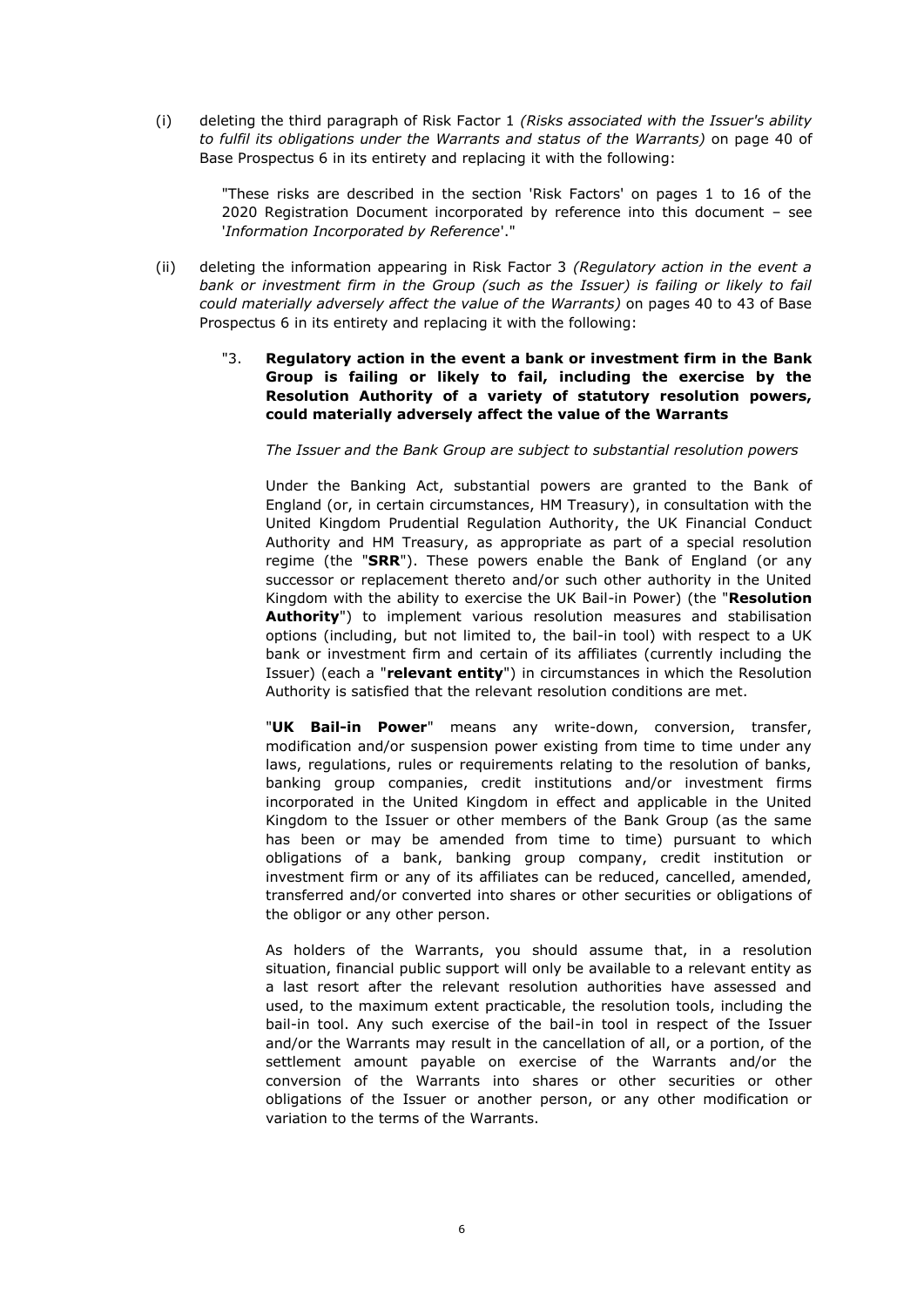The exercise of any resolution powers or any suggestion of any such exercise could materially adversely affect the value of any Warrants and could lead to you losing some or all of the value of your investment in the Warrants.

#### *Resolution powers triggered prior to insolvency may not be anticipated and you may have only limited rights to challenge them*

The resolution powers conferred by the SRR are intended to be used prior to the point at which any insolvency proceedings with respect to the relevant entity could have been initiated. The purpose of the resolution powers is to address the situation where all or part of a business of a relevant entity has encountered, or is likely to encounter, financial difficulties, giving rise to wider public interest concerns.

Although the Banking Act provides specific conditions to the exercise of any resolution powers and, furthermore, the European Banking Authority's guidelines published in May 2015 set out the objective elements for the resolution authorities to apply in determining whether an institution is failing or likely to fail, it is uncertain how the Resolution Authority would assess such conditions in any particular pre-insolvency scenario affecting the Issuer and/or other members of the Bank Group and in deciding whether to exercise a resolution power.

The Resolution Authority is also not required to provide any advance notice to you, as holders of the Warrants, of its decision to exercise any resolution power. Therefore, you may not be able to anticipate a potential exercise of any such powers nor the potential effect of any exercise of such powers on the Issuer, the Bank Group and the Warrants.

Furthermore, you may have only limited rights to challenge and/or seek a suspension of any decision of the Resolution Authority to exercise its resolution powers (including the bail-in tool) or to have that decision reviewed by a judicial or administrative process or otherwise.

*As insured deposits are excluded from the scope of the bail-in tool and other preferred deposits (and insured deposits) rank ahead of any Warrants issued by the Issuer, such Warrants would be more likely to be bailed-in than certain other unsubordinated liabilities of the Issuer (such as other preferred deposits)*

As part of the reforms required by the Bank Recovery and Resolution Directive, amendments have been made to relevant legislation in the UK (including the UK Insolvency Act 1986) to establish in the insolvency hierarchy a statutory preference. Firstly, for deposits that are insured under the UK Financial Services Compensation Scheme ("**insured deposits**") to rank with existing preferred claims as 'ordinary' preferred claims and (ii) secondly, for all other deposits of individuals and micro, small and medium sized enterprises held in EEA or non-EEA branches of an EEA bank ("**other preferred deposits**"), to rank as 'secondary' preferred claims only after the 'ordinary' preferred claims.

In addition, the UK implementation of the EU Deposit Guarantee Scheme Directive increased, from July 2015, the nature and quantum of insured deposits to cover a wide range of deposits, including corporate deposits (unless the depositor is a public sector body or financial institution) and some temporary high value deposits.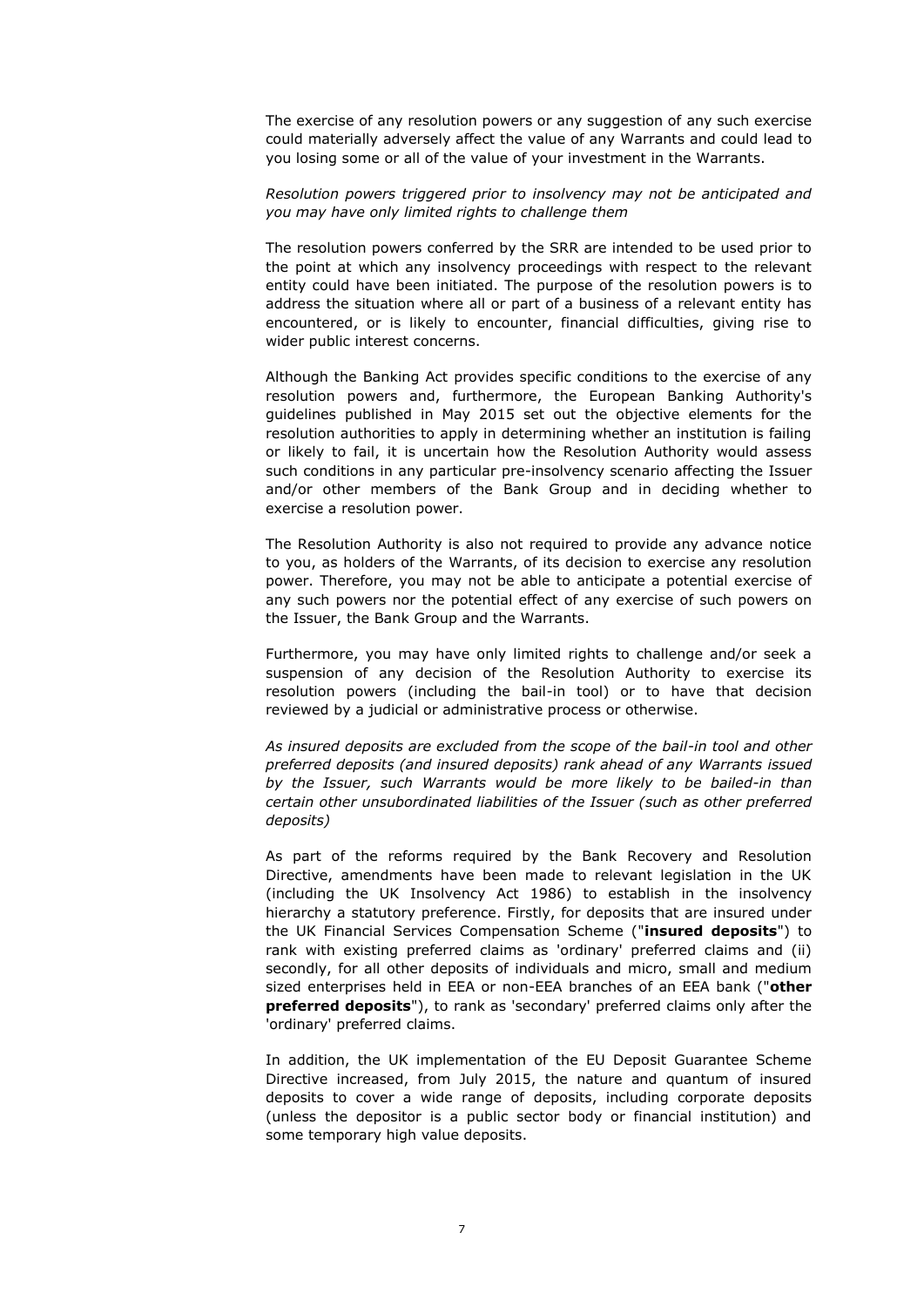The effect of these changes is to increase the size of the class of preferred creditors. All such preferred deposits will rank in the insolvency hierarchy ahead of all other unsecured senior creditors of the Issuer, including you, as holders of the Warrants. Furthermore, insured deposits are excluded from the scope of the bail-in tool. As a result, if the bail-in tool were exercised by the Resolution Authority, the Warrants would be more likely to be bailed-in than certain other unsubordinated liabilities of the Issuer such as other preferred deposits."

## **C) INFORMATION INCORPORATED BY REFERENCE**

The section entitled "Information Incorporated by Reference" on pages 74 to 75 of Base Prospectus 6 shall be updated by:

- (i) adding the following documents (the "**Documents**", each a "**Document**") to the list of source documents in paragraph 1 (*Source documents*):
	- (1) the Annual Report of the Issuer, as filed with the SEC on Form 20-F on 14 February 2020 in respect of the years ended 31 December 2019 and 31 December 2018 (the "**2019 Form 20-F**"); and
	- (2) the Registration Document dated 24 March 2020 (the "**2020 Registration Document**") and approved by the Central Bank of Ireland in its capacity as competent authority in Ireland.
- (ii) deleting each of the "Registration Document", the "2017 Issuer Annual Report", the "2018 Issuer Annual Report" and the "2019 Interim Results Announcement" (which was added via the Supplement 1/2019 dated 3 September 2019) from the list of source documents in paragraph 1 (Source documents);
- (iii) adding the following page references to the cross-reference list in paragraph 2 (*Information incorporated by reference*):

### *From the 2019 Form 20-F*

Whole document (excluding the section entitled "Exhibit Index" on page 255)

#### *From the 2020 Registration Document*

| Definitions and Interpretation                    | Page iv        |
|---------------------------------------------------|----------------|
| Risk Factors                                      | Pages 1 to 16  |
| The Issuer, the Barclays Bank Group and the Group | Pages 19 to 21 |

- (iv) deleting the page references in the cross-reference list in paragraph 2 (*Information incorporated by reference*) relating to the "Registration Document", the "2017 Issuer Annual Report", the "2018 Issuer Annual Report" and the "2019 Interim Results Announcement" in their entirety; and
- (v) restating the page references in respect of the 2018 Form 20-F in the cross-reference list in paragraph 2 (*Information incorporated by reference*) as follows:

#### *From the 2018 Form 20-F*

| Report of Independent Registered Public Accounting Firm | Pages 104 to 105 |
|---------------------------------------------------------|------------------|
| Consolidated Financial Statements                       | Pages 106 to 112 |
| Notes to the Financial Statements                       | Pages 113 to 230 |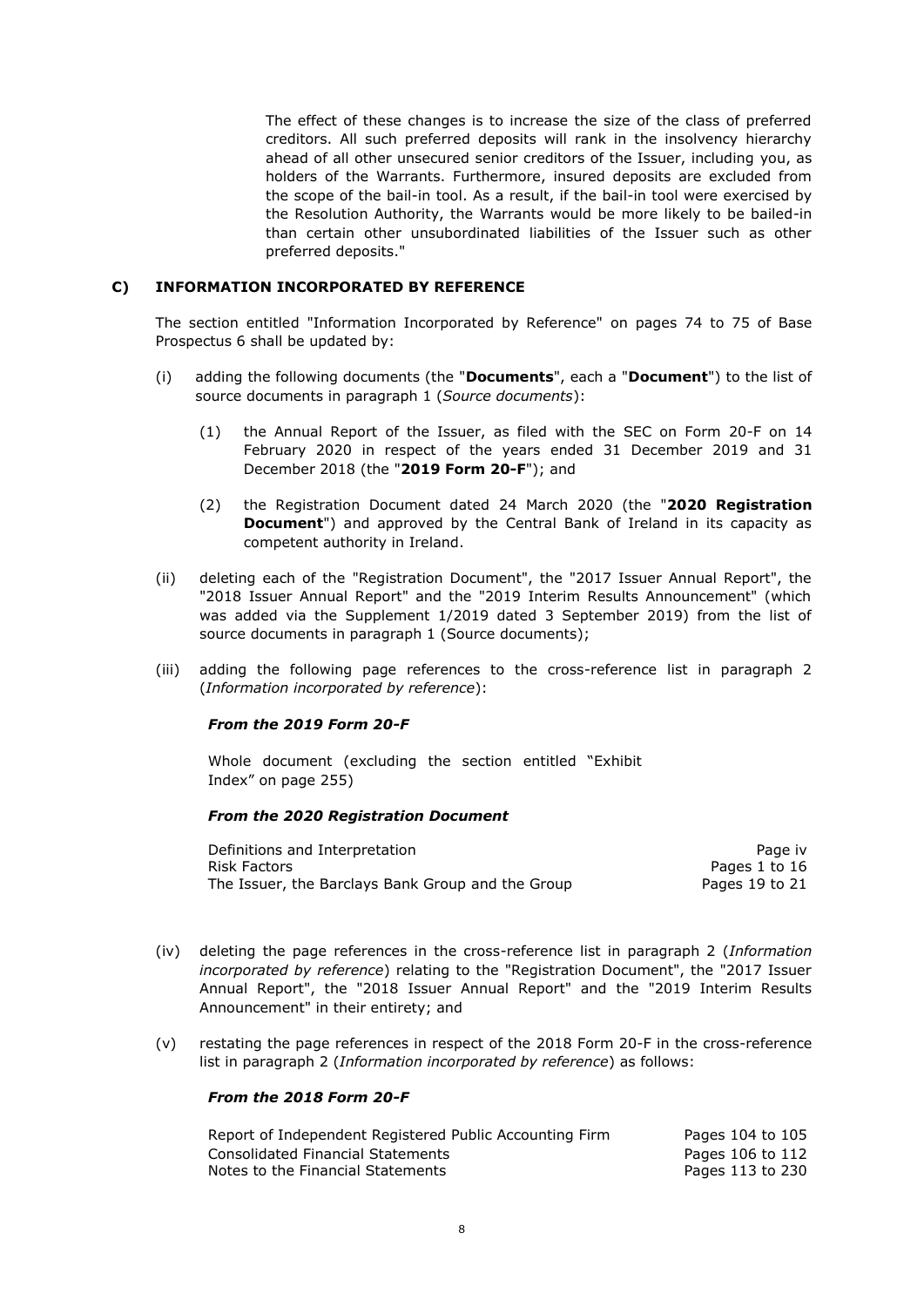Only information listed in the cross-reference lists above is incorporated by reference into Base Prospectus 6.

## **D) IMPORTANT LEGAL INFORMATION**

\_\_\_\_\_\_\_\_\_\_\_\_\_\_\_\_\_\_\_\_\_\_\_

The section entitled "Important Legal Information" on pages 219 to 223 of Base Prospectus 6 shall be amended by deleting the information currently appearing under the heading "Ratings" and the related footnotes on page 219 of Base Prospectus 6 and replacing them with the following:

"The credit ratings included or referred to in this Base Prospectus or any document incorporated by reference will be treated, for the purposes of Regulation (EC) No. 1060/2009 on credit rating agencies (the "**CRA Regulation**"), as having been issued by Fitch Ratings Limited ("**Fitch**"), Moody's Investors Service Ltd. ("**Moody's**") and S&P Global Ratings Europe Limited ("**Standard & Poor's**"), each of which is established in the European Union and has been registered under the CRA Regulation.

As of the date of this Base Prospectus, the short-term unsecured obligations of the Issuer are rated A-1 by Standard & Poor's<sup>1</sup>, P-1 by Moody's<sup>2</sup>, and F1 by Fitch<sup>3</sup> and the long-term obligations of the Issuer are rated A by Standard & Poor's<sup>4</sup>, A1 by Moody's<sup>5</sup>, and A+ by Fitch<sup>6</sup>.

- 1 A short-term obligation rated 'A-1' is rated in the highest category by S&P Global Ratings. The obligor's capacity to meet its financial commitments on the obligation is strong. Within this category, certain obligations are designated with a plus sign (+). This indicates that the obligor's capacity to meet its financial commitments on these obligations is extremely strong.
- 2 'P-1' Issuers (or supporting institutions) rated Prime-1 have a superior ability to repay short-term debt obligations.
- 3 An 'F1' rating indicates the strongest intrinsic capacity for timely payment of financial commitments; may have an added "+" to denote any exceptionally strong credit feature.
- An obligation rated 'A' is somewhat more susceptible to the adverse effects of changes in circumstances and economic conditions than obligations in higher-rated categories. However, the obligor's capacity to meet its financial commitments on the obligation is still strong. Ratings from 'AA' to 'CCC' may be modified by the addition of a plus (+) or minus (-) sign to show relative standing within the rating categories.
- 5 Obligations rated 'A' are judged to be upper-medium grade and are subject to low credit risk. Note: Moody's appends numerical modifiers 1, 2, and 3 to each generic rating classification from 'Aa' through 'Caa'. The modifier 1 indicates that the obligation ranks in the higher end of its generic rating category; the modifier 2 indicates a mid-range ranking; and the modifier 3 indicates a ranking in the lower end of that generic rating category.
- 6 'A' ratings denote strong prospects for ongoing viability. Fundamental characteristics are strong and stable, such that it is unlikely that the bank would have to rely on extraordinary support to avoid default. This capacity may, nevertheless, be more vulnerable to adverse business or economic conditions than is the case for higher ratings."

## **E) GENERAL INFORMATION**

The section entitled "General Information" on pages 224 to 228 of Base Prospectus 6 shall be updated by:

(i) deleting the information under the heading "Significant change statement" on page

**Notes on Issuer ratings:** The information in these footnotes has been extracted from information made available by each rating agency (as at the date of this Base Prospectus) referred to below. The Issuer confirms that such information has been accurately reproduced and that, so far as the Issuer is aware, and is able to ascertain from information published by such rating agencies, no facts have been omitted which would render the reproduced information inaccurate or misleading.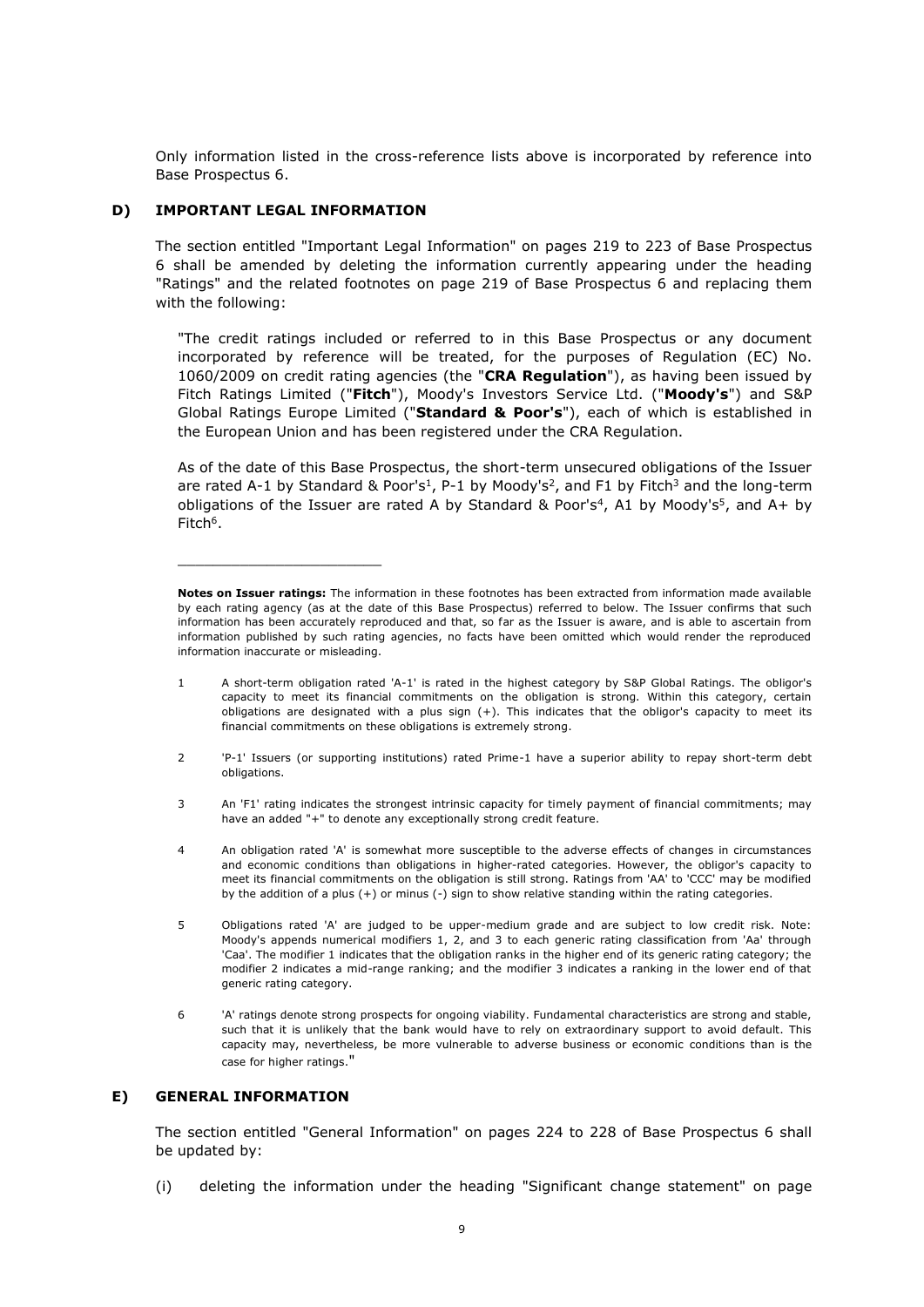224 of Base Prospectus 6 in its entirety and replacing it with the following:

"There has been no significant change in the financial or trading position of the Bank Group since 31 December 2019."

(ii) deleting the information under the heading "Material adverse change statement" on page 224 of Base Prospectus 6 in its entirety and replacing it with the following:

"There has been no material adverse change in the prospects of the Issuer since 31 December 2019."

- (iii) deleting the information under the heading "Recent Developments" on page 224 of Base Prospectus 6 that was inserted under such heading via Supplement 1/2019 dated 3 September 2019 and Supplement 2/2019 dated 24 October 2019 in its entirety; and
- (iv) deleting the information under the heading "Legal proceedings " on page 224 of Base Prospectus 6 in its entirety and replacing it with the following:

"Save as disclosed under Note 23 (*Provisions*) and Note 25 (*Legal, competition and regulatory matters*) to the consolidated financial statements of the Issuer as set out on pages 159 to 160 and pages 161 to 165 respectively, of the 2019 Form 20- F, there are no governmental, legal or arbitration proceedings (including any such proceedings which are pending or threatened of which the Issuer is aware), which may have or have had during the 12 months preceding the date of this Base Prospectus, a significant effect on the financial position or profitability of the Issuer and/or the Bank Group."

To the extent that there is any inconsistency between (a) any statement in this Prospectus Supplement (in relation to Base Prospectus 6) and (b) any other statement in, or incorporated by reference in Base Prospectus 6, the statements in (a) above shall prevail.

The 2019 Form 20-F may be inspected during normal business hours at the registered office of the Issuer or at [https://home.barclays/content/dam/home-barclays/documents/investor](https://home.barclays/content/dam/home-barclays/documents/investor-relations/reports-and-events/annual-reports/2019/Barclays%20Bank%20PLC%20Form%2020-F%202019%20(PDF).pdf)[relations/reports-and-events/annual-reports/2019/Barclays%20Bank%20PLC%20Form%2020-](https://home.barclays/content/dam/home-barclays/documents/investor-relations/reports-and-events/annual-reports/2019/Barclays%20Bank%20PLC%20Form%2020-F%202019%20(PDF).pdf) [F%202019%20\(PDF\).pdf](https://home.barclays/content/dam/home-barclays/documents/investor-relations/reports-and-events/annual-reports/2019/Barclays%20Bank%20PLC%20Form%2020-F%202019%20(PDF).pdf)

The 2020 Registration Document may be inspected during normal business hours at the registered office of the Issuer or at [https://home.barclays/investor-relations/fixed-income](https://protect-eu.mimecast.com/s/q6N3C8q1jiJNVWmhndamW)[investors/prospectus-and-documents/structured-securities-prospectuses/#registrationdocument](https://protect-eu.mimecast.com/s/q6N3C8q1jiJNVWmhndamW).

Investors should be aware of their rights under Regulation 52 of the Irish Prospectus Regulations. Investors who have agreed to purchase or subscribe for Warrants before this Prospectus Supplement was published have the right, exercisable within two working days after the date on which this Prospectus Supplement is published, to withdraw their acceptances. This right is exercisable up to, and including 30 March 2020. Investors should contact the distributor from which they agreed to purchase or subscribe the Warrants in order to exercise their withdrawal rights.

References to the Base Prospectus shall hereafter mean Base Prospectus 6 as supplemented by this Prospectus Supplement. The Issuer has taken all reasonable care to ensure that the information contained in this Prospectus Supplement is, to the best of its knowledge, in accordance with the facts and contains no omission likely to affect its import and accepts responsibility accordingly. Save as disclosed in this Prospectus Supplement, no significant new factor, material mistake or inaccuracy relating to the information included in Base Prospectus 6 is capable of affecting the assessment of securities issued pursuant to Base Prospectus 6 has arisen or been noted, as the case may be, since the publication of Base Prospectus 6 (as supplemented at the date hereof) by the Issuer.